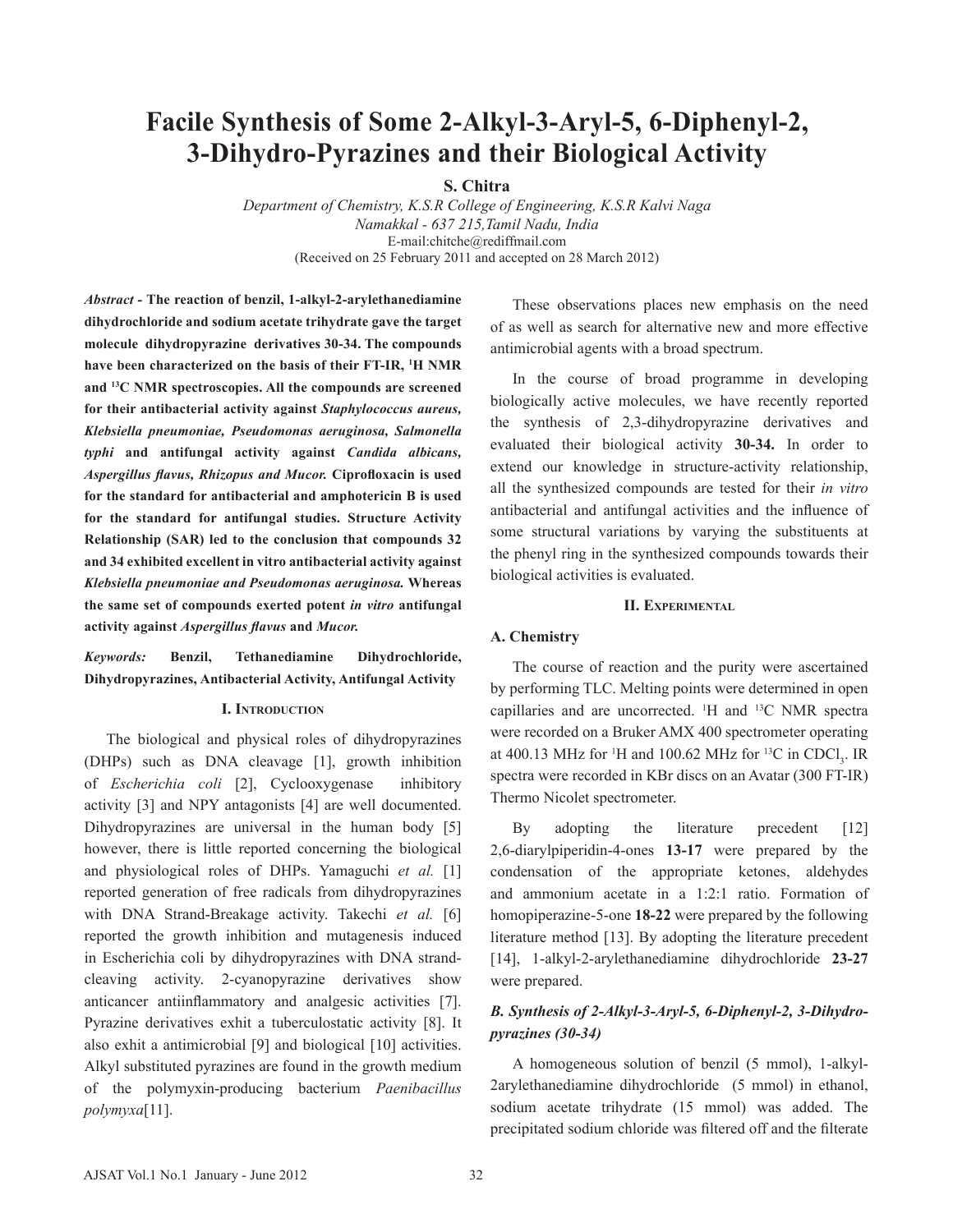was refluxed for 2 hours. On completion of the reaction as indicated by TLC, the reaction mixture was poured into crushed ice and the resulting solid was filtered under solution and purified by column chromatography on silica gel. Elution with benzene : petether  $60-80^{\circ}C(4:1)$  gave the product in the pure form.

2-Methyl-3,5,6-triphenyl-2,3-dihydropyrazine **30**: IR (KBr) (cm-1): 3055, 2972, 2924, 1628; <sup>1</sup> H NMR (d ppm): 1.33,3.353.43 , 4.08, 7.273.46; 13C NMR (d ppm): 19.7, 57.0, 66.4 , 127.8, 129.4 137.4 , 141.3.

2-Methyl-3-(4-methylphenyl)-5,6-diphenyl-2,3 dihydro- pyrazine **31**: IR (KBr) (cm-1): 3054, 2970, 2923, 1620; <sup>1</sup> H NMR (d ppm): 1.33, 2.36, 3.343.42, 4.04, 7.187.46; <sup>13</sup>C NMR (d ppm): 19.8, 21.1, 57.1, 66.2,127.9, 129.1, 136.9, 137.6, 138.5, 159.2, 159.4.

2-Methyl-3-(2-chlorophenyl)-5,6-diphenyl-2,3-dihydro pyrazine **32**: IR (KBr) (cm-1): 3062, 2966, 2924, 1618; <sup>1</sup> H NMR (d ppm): 1.40 , 3.403.48 , 4.82 ,7.237.48 ;13C NMR (d ppm): 18.86, 57.76, 62.2, 127.1, 129.9, 134.0, 137.5, 139.3, 159.4, 159.7.

2-Ethyl-3,5,6-triphenyl-2,3-dihydropyrazine **33**: IR (KBr) (cm-1): 3059, 2966, 2929, 1605; H NMR (d ppm): 0.98,1.40147, 3.023.11, 4.04, 7.107.37 ; 13C NMR (d ppm): 10.9, 26.1, 63.0, 65.5, 127.8, 129.0, 130.1, 138.1 ,142.1,159.9.

2-Ethyl-3-(4-fluorophenyl)-5,6-diphenyl-2,3-dihydro pyrazine **34**: IR (KBr) (cm-1): 3059, 2969, 2922, 1605; <sup>1</sup> H NMR (d ppm): 1.03, 1.461.57, 3.01-3.08, 4.06, 7.02 $\square$ 7.41;

<sup>13</sup>C NMR (d ppm): 10.8, 26.0, 63.1, 64.9, 115.8, 128.5, 130.2, 138.0, 159.9, 161.7, 163.9.

## *C. Microbiology*

*In vitro* antibacterial and antifungal activity. The *in vitro* antimicrobial activities of the compounds were tested in Sabouraud's dextrose broth (SDB, Hi-media, Mumbai) for fungi and nutrient broth (NB, Hi-media, Mumbai) for bacteria by the twofold serial dilution method [15]. The test compounds were dissolved in dimethyl sulfoxide (DMSO) to obtain 1 mg/ml stock solutions. Seeded broth (broth containing microbial spores) was prepared in NB from 24 hrs old bacterial cultures on nutrient agar (Hi-media, Mumbai) at  $37 + 1$  °C while fungal spores from 24 hrs to 7-day-old Sabouraud's agar slant cultures were suspended in SDB. The colony forming units (cfu) of the seeded broth were determined by the plating technique and adjusted in the range of 10<sup>4</sup> -10<sup>5</sup> cfu/ml. The final inoculum size was 105 cfu/ml

for the antibacterial assay and  $1.1\n-1.5 \times 10^2$  cfu/ml for the antifungal assay. Testing was performed at 7.4 x 0.2. Exactly 0.2 ml of the solution of test compound was added to 1.8 ml of seeded broth to form the first dilution. One ml of this was diluted with a further 1 ml of the seeded broth to give the second dilution and so on until six such dilutions were obtained. A set of assay tubes containing only seeded broth was kept as control and likewise solvent controls were also run simultaneously. The tubes were incubated in biochemical oxygen demand (BOD) incubators at  $37<sup>01</sup>$  °C for bacteria and  $28^{\circ}$  1  $^{\circ}$ C for fungi. The minimum inhibitory concentrations (MICs) were recorded by visual observations after 24 hrs (for bacteria) and 72-96 hrs (for fungi) of incubation. Ciprofloxacin was used as a standard for the bacterial study while Amphotericin B was used as a standard for the fungal study.

#### **III. Results And Discussion**

## *A.Chemistry*

Target molecules 2,3-dihydropyrazines **30-34** were synthesized as a result of a five step synthetic strategy. One of the direct synthetic route for the formation of 2,6-diaryl-piperidin-4-ones 13-17 is as follows: A mixture of appropriate ketones **1-2** structurally diverse aromatic aldehydes 3-6 and ammonium acetate 7 in the ratio of 1:2:1, was warmed for 10 min and hydrochloric acid was added to afford 3-alkyl-2,6-diaryl-piperidin-4-ones hydrochlorides **8-12,** which upon neutralization with aqueous ammonia gave the respective 3-alkyl-2,6-diaryl-piperidin-4-ones **13- 17.** It undergoes Schmidt reaction to yield homopiperazines 18-22 upon treatment with sodium azide and concentrated sulphuric acid. The homopiperazines **18-22** were subjected to hydrolysis reaction by using 6N hydrochloric acid, resulted 1-alkyl-2-arylethanediamine dihydrochlorides **23-27.** It was reacted with benzil 28, sodium acetate trihydrate **29** to afford respective 2-alkyl-3-aryl-5,6-diphenyl-2,3-dihydropyrazines **30-34.** The schematic representation and the physical data for the synthesized compounds **30-34** are given in Scheme 1 and Table 1, respectively.

It seen that many pharmacologically relevant substitution patterns on the aromatic ring could be introduced with high efficiency. It was observed that aromatic aldehydes carrying either electron releasing or electron withdrawing substituents in the ortho and para positions afford high yields of products. The numbering of the target compound is done in Fig. 1. The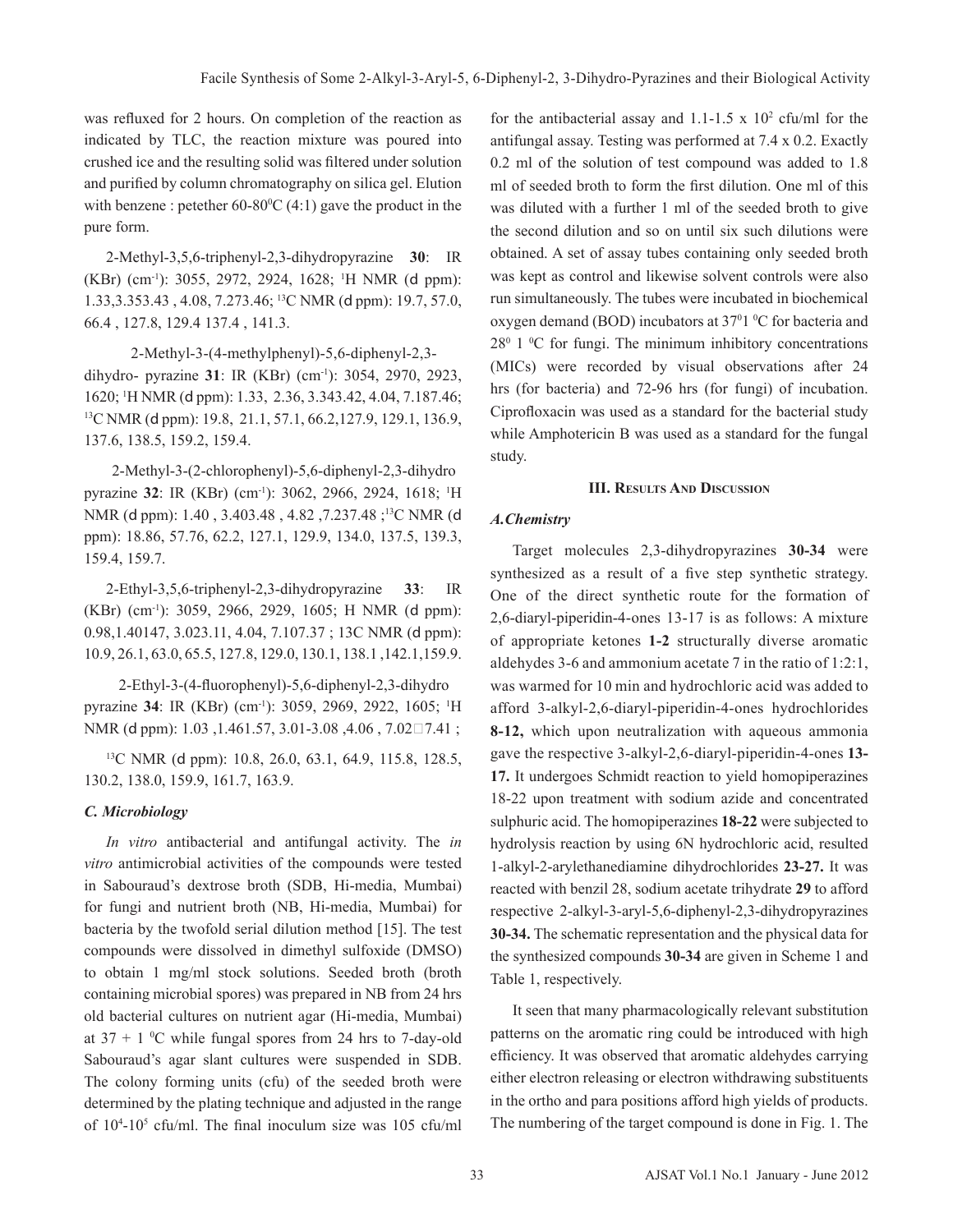structure of the synthesized compounds **30-34** was confirmed by melting points, FT-IR, one dimensional NMR  $(^1H$  and  $^{13}C)$ spectroscopic data.

# *B.Antibacterial Activity*

The synthesized 2,3-dihydropyrazines **30-34** were tested for their antibacterial activity in vitro against Staphylococcus aureus, Klebsiella pneumoniae, Pseudomonas aeruginosa and Salmonella typhi. Ciprofloxacin was used as standard drug whose minimum inhibitory concentration (MIC) values were provided in Table 2.

Compound **30** and **33** without any substituent at the para position of the aryl moiety at C-3 position of the six membered heterocyclic ring exhibited antibacterial activity in vitro at 200 mg/ml against all the tested organisms except *K. pneumoniae and P. aeruginosa.* They inhibit at a MIC of 100 mg/ml. It is obvious from the Table 2 that substitution of ethyl group for methyl at C-2 position in **30** (compound **33**) did not change the activity.

Introduction of methyl group at the para position of the aryl moiety at C-3 position in 30 (compound **31**) results increase in activity against all the tested organisms. Replacement of hydrogen present at the ortho position of the aryl moiety at C-3 position of **30** (compound **32**) by chloro function showed the activity in the range of 6.25 to 25 mg/ml against all the tested organisms.

Due to the replacement of hydrogen by fluoro function at the para position of the aryl moiety at C-3 position of **33**  (compound **34**) exhibited excellent antibacterial activity against all the tested organisms. A comparative studies of minimum inhibitory concentration for compounds **30-34**  using standard. Ciprofloxacin versus bacterial strains given in Fig. 2.

# *C. Antifungal Activity*

The in vitro antifungal activity of the synthesized compounds **30-34** was studied against the fungal strains viz., *Candida albicans, Aspergillus flavus, Rhizopus and Mucor.* Amphotericin B was used as a standard drug whose MIC values are provided in Table 3.

Generally all the synthesized compounds exerted a wide range of modest in vitro antifungal activity against all the tested organisms except **30** which failed to show activity against *Candida albican*s and Rhizopus and **33** against *Candida albicans* even at a high concentration of 200 mg/ml.

The compound **30** without any substituent at the para position of the aryl group present at C-3 position of the six membered heterocyclic moiety did not show in vitro antifungal activity even at a maximum concentration of 200 mg/ml against *Candida albicans* and *Rhizopus* while against Aspergillus flavus and Mucor registered activity at a MIC of 100 mg/ml respectively.

Introduction of ethyl group at C-2 in **30** (compound **33**) did not enhance activity against all the tested fungal strains except Rhizopus which the inhibition is observed only at 200 mg/ml. This compound also failed to show antifungal activity against Candida albicans even at 200 mg/ml. By the introduction of methyl group at the para position of the aryl moiety at C-3 position of **30** (compound **31**) results the activity was increased against all the tested organisms.

Due to the replacement of hydrogen by chloro function at the ortho position of the aryl moiety at C-3 position of **30** (compound **32**) showed good antifungal activity against all the tested organisms. Substitution of fluoro group in place of hydrogen function in **33** led to compound **34** showed excellent antifungal activity against all the tested organisms.

Minimum inhibitory concentration of compounds **30-34**  was compared with standard Amphotericin B against fungal strains shown in Fig. 3.

## **IV. CONCLUSION**

A close examination of the in vitro antibacterial and antifungal activity profile in differently substituted 2,3-dihydropyrazines **30-34** against the tested bacterial strains viz., *S. aureus, K. pneumoniae, P. aeruginosa and S. typhi* and the fungal strains viz., *C. albicans, A. flavus, Rhizopus and Mucor* respectively, provides a better structure activity relationship correlation. This may be summarized as follows: the results of this study show that the presence of both electron-donating substituent (methyl) and electronwithdrawing substituent (chloro, fluoro) at ortho, para positions on the phenyl ring in compounds **30-34** are responsible for the activity against all the tested organisms.

These observations may promote a development of our research in this field. Further development of this group of compounds may lead to compounds with better pharmacological profile than standard drugs and serve as templates for the construction of better drugs to combat bacterial and fungal infection.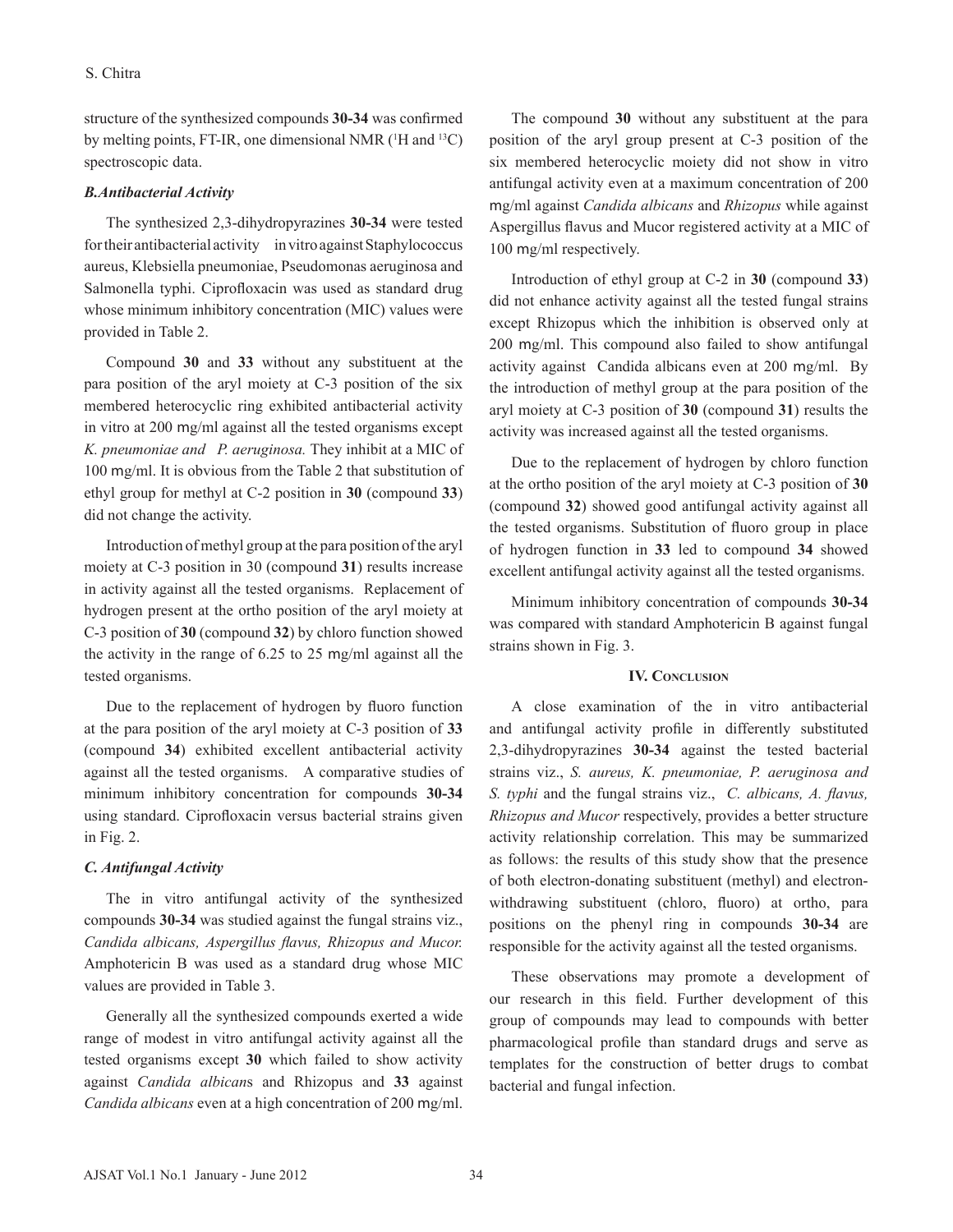#### **Acknowledgement**

The authors are thankful to SIF, Indian Institute of Science, Bangalore for recording all the NMR spectra. The author Chitra is also thankful to Faculty of Medicine, Department of Microbiology, Annamalai University, Tamil Nadu for studying antimicrobial activities of the compounds in their laboratory.

| Compound | R               | $\mathbf{R}_1$ | Yield<br>(9/0) | $\frac{m.p}{n}$ |
|----------|-----------------|----------------|----------------|-----------------|
| 30       | CH,             |                |                | 187             |
|          |                 | 4-CH3          |                |                 |
| 32       | CH <sub>3</sub> | $2-C1$         |                |                 |
| 33       | ىHچ             |                |                |                 |
|          |                 |                |                |                 |

Table I Physical Data for Compounds 30 -34

| Entry         | Minimum Inhibitory Concentration (MIC) in mg/ml |               |               |          |  |
|---------------|-------------------------------------------------|---------------|---------------|----------|--|
|               | S. aureus                                       | K. pneumoniae | P. aeruginosa | S. typhi |  |
| 30            | 200                                             | 100           | 100           | 200      |  |
| 31            | 50                                              | 25            | 50            | 100      |  |
| 32            | 25                                              | 6.25          | 6.25          | 25       |  |
| 33            | 200                                             | 100           | 100           | 200      |  |
| 34            | 6.25                                            | 3.13          | 3.13          | 12.5     |  |
| Ciprofloxacin | 25                                              | 50            | 50            | 12.5     |  |

Table III in Vitro Antifungal Activity of Compounds 30-34

| Entry          | <b>Minimum Inhibitory Concentration (MIC) in</b> | $m_{\rm F}$ /ml |                 |              |
|----------------|--------------------------------------------------|-----------------|-----------------|--------------|
|                | C. albicans                                      | A. flavus       | <b>Rhizopus</b> | <b>Mucor</b> |
| 30             |                                                  | 100             |                 | 100          |
| 31             | 200                                              | 50              | 100             | 25           |
| 32             | 50                                               | 12.5            | 50              | 25           |
| 33             |                                                  | 100             | 200             | 100          |
| 34             | 25                                               | 3.13            | 6.25            | 3.13         |
| Amphotericin B | 50                                               | 25              | 25              | 25           |

'-' No inhibition even at a higher concentration of 200 mg/ml



Scheme 1 Synthesis of 2,3-dihydropyrazines 30-34







Cip. - Ciprofloxacin

Fig.2 Comparision of minimum inhibitory concentration of compounds 30-34 with Ciprofloxacin (as standard) against bactrerial strains from serial dilution method





Fig.3 Comparision of minimum inhibitory concentration of compounds 30-34 with Amphotericin B (as standard) against fungal strains from serial dilution method